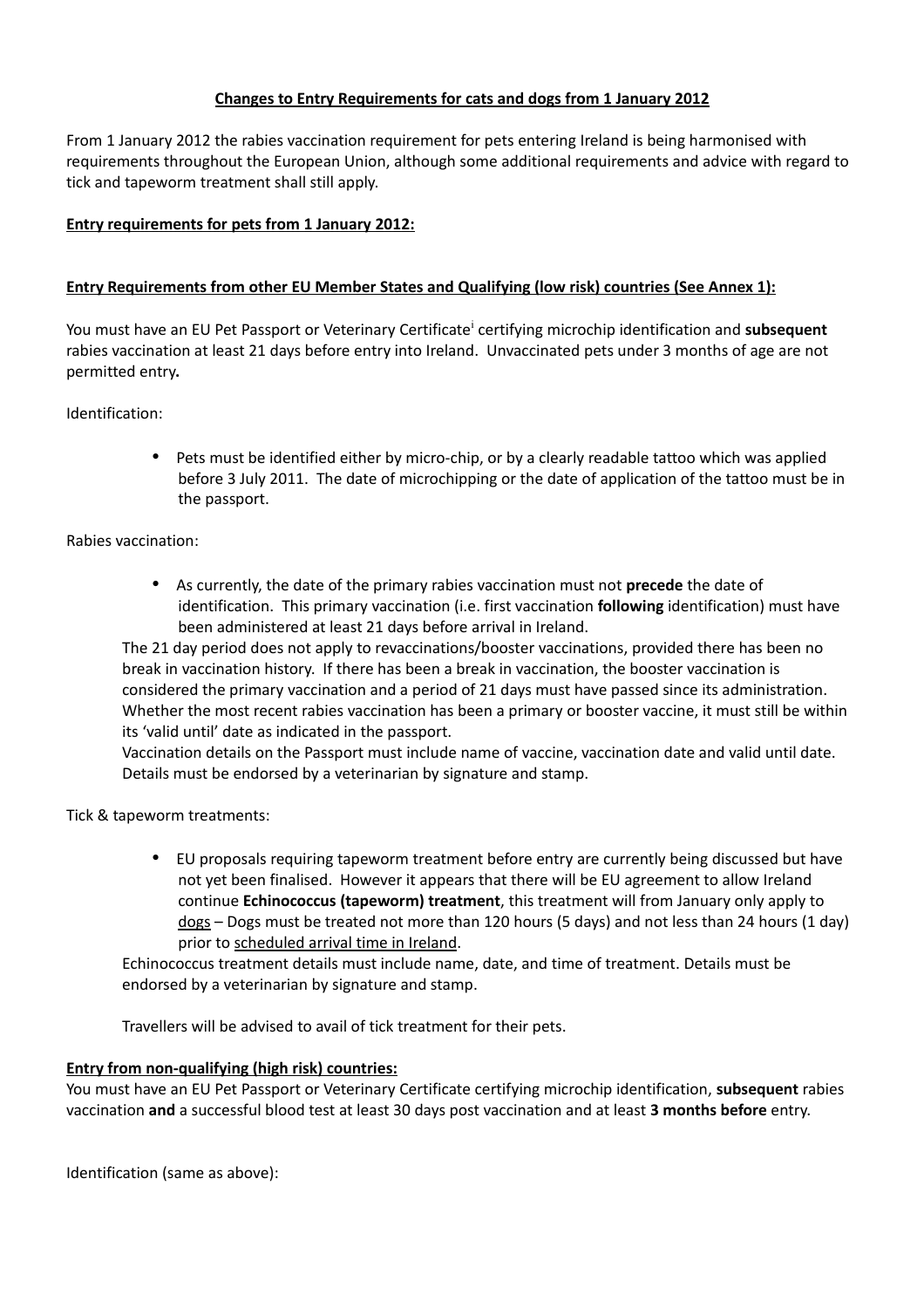• Pets must be identified either by micro-chip, or by a clearly readable tattoo which was applied before 3 July 2011. The date of microchipping or the date of application of the tattoo must be in the passport/Veterinary Certificate.

Rabies vaccination:

• As currently, the date of the primary rabies vaccination must not **precede** the date of identification. The pet must have been vaccinated against rabies with an inactivated vaccine of at least one antigenic unit per dose (WHO standard) in a manner in accordance with the manufacturer's recommendations. Pets can travel on revaccinations/booster vaccinations, provided there has been no break in vaccination history. If there has been a break in vaccination, the booster vaccination is considered the primary vaccination.

Whether the most recent rabies vaccination has been a primary or booster vaccine, it must still be within its 'valid until' date as indicated in the passport/Veterinary Certificate.

Vaccination details on the Passport must include name of vaccine, vaccination date and valid until date. Details must be endorsed by a veterinarian by signature and stamp.

Blood test:

- At least 30 days after rabies vaccination a pet must be blood tested to confirm a neutralising antibody titration at least equal to 0.5 IU/ml. The test must be carried out in a laboratory approved for this purpose. A pet may enter Ireland only when at least three months has expired since a successful bloodtest. This provision is to ensure that the pet is not incubating rabies. If the pet has had a break in its vaccinations and has had to repeat the blood-test, three months must pass from the date of the most recent test before a pet can enter Ireland.
- The 3 month wait does not apply to **re-entry** if the blood test was carried out prior to a pet leaving the EU.

# **Travel Arrangements from other EU Member States**

For pets travelling from other EU Member States there will no longer be designated points of entry into Ireland. Therefore any Airlines entering Ireland from another EU Member State may choose to carry compliant pets. There will no longer be a requirement that pets enter only as cargo with an Airway bill or that all pets must be checked at this Department's quarantine facility.

Compliant pets also can travel on any ferry into Ireland**.**

#### **Travel Arrangements to/from the United Kingdom (UK)**

Currently Ireland and the UK is treated as a common rabies free zone and no passport requirements apply. Ireland and the UK are currently in discussions regarding this system.

#### **Travel Arrangements from all countries outside the EU**

The current arrangements shall continue - pets can travel into Ireland on an Approved airline or apply to the Department of Agriculture, Food and the Marine for a Prior Approval.

- Entry into Ireland will be by airline into **Dublin Airport only**, and must be transport as cargo with an Airway bill.
- Prior to arrival at Dublin Airport arrangements must be in place for an approved courier to transfer the animal to this Departments quarantine facility for inspection. Arrangements, including costs, will be a matter for the pet owner.
- Original passport must be available for inspection.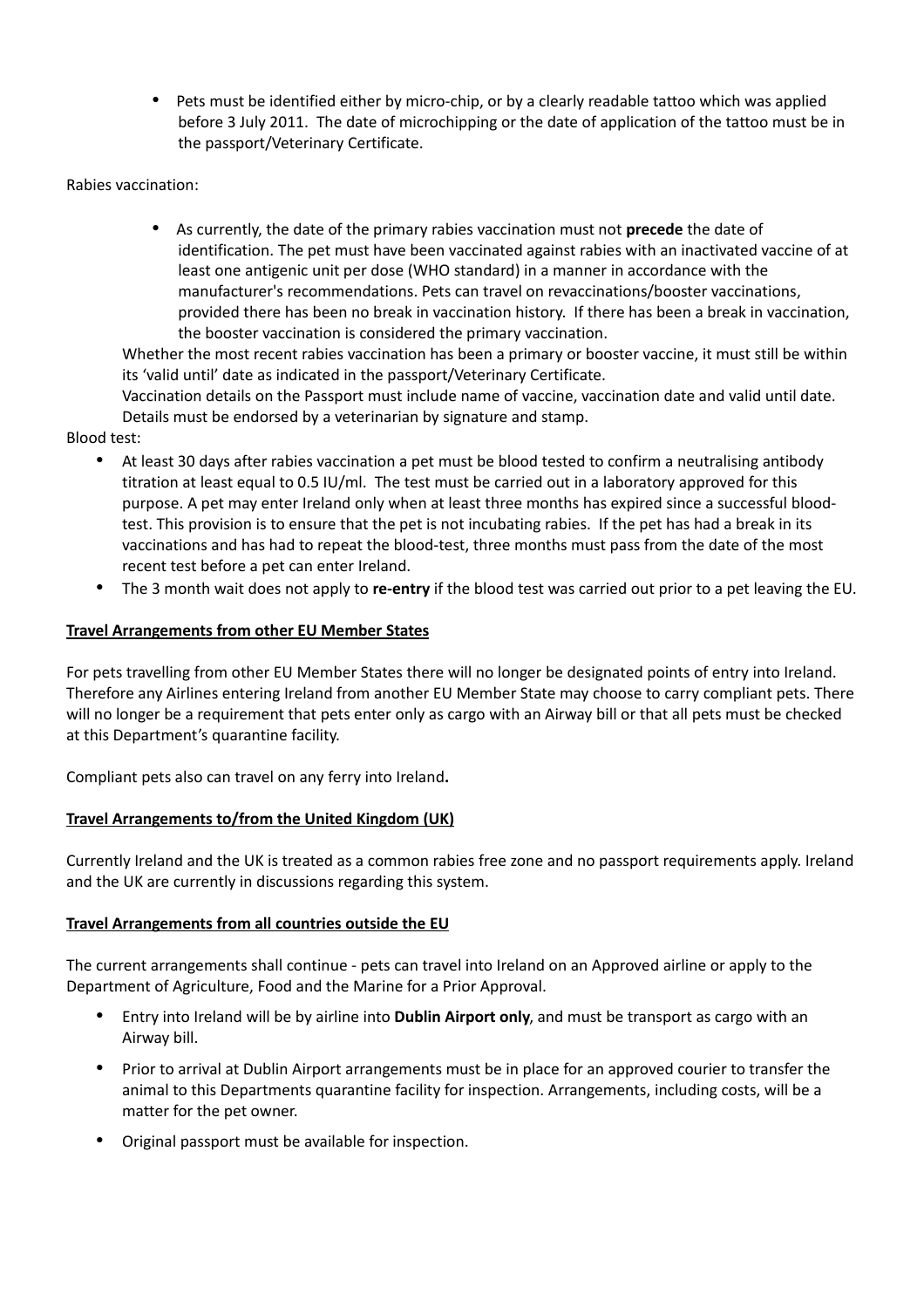• Animals satisfying all of the requirements of the pet passport system will be released from quarantine into free circulation. Inspection will take place on the day of arrival and usually within an hour or so of arrival at the quarantine facility.

#### **Pets in quarantine**

Pets in quarantine post 1 January 2012 will be released as they become eligible. For example, an identified, rabies vaccinated, pet from a non qualifying (high risk) country that enters '6 month' quarantine on 31 December 2011 will be releasable as soon as the new conditions (i.e. successful 30 day blood test plus 3 month wait) are met.

**Further information**: Help-line 1890 504 604 **From outside Ireland**: +353 1 607 2827 **E-mail**: pets@agriculture.gov.ie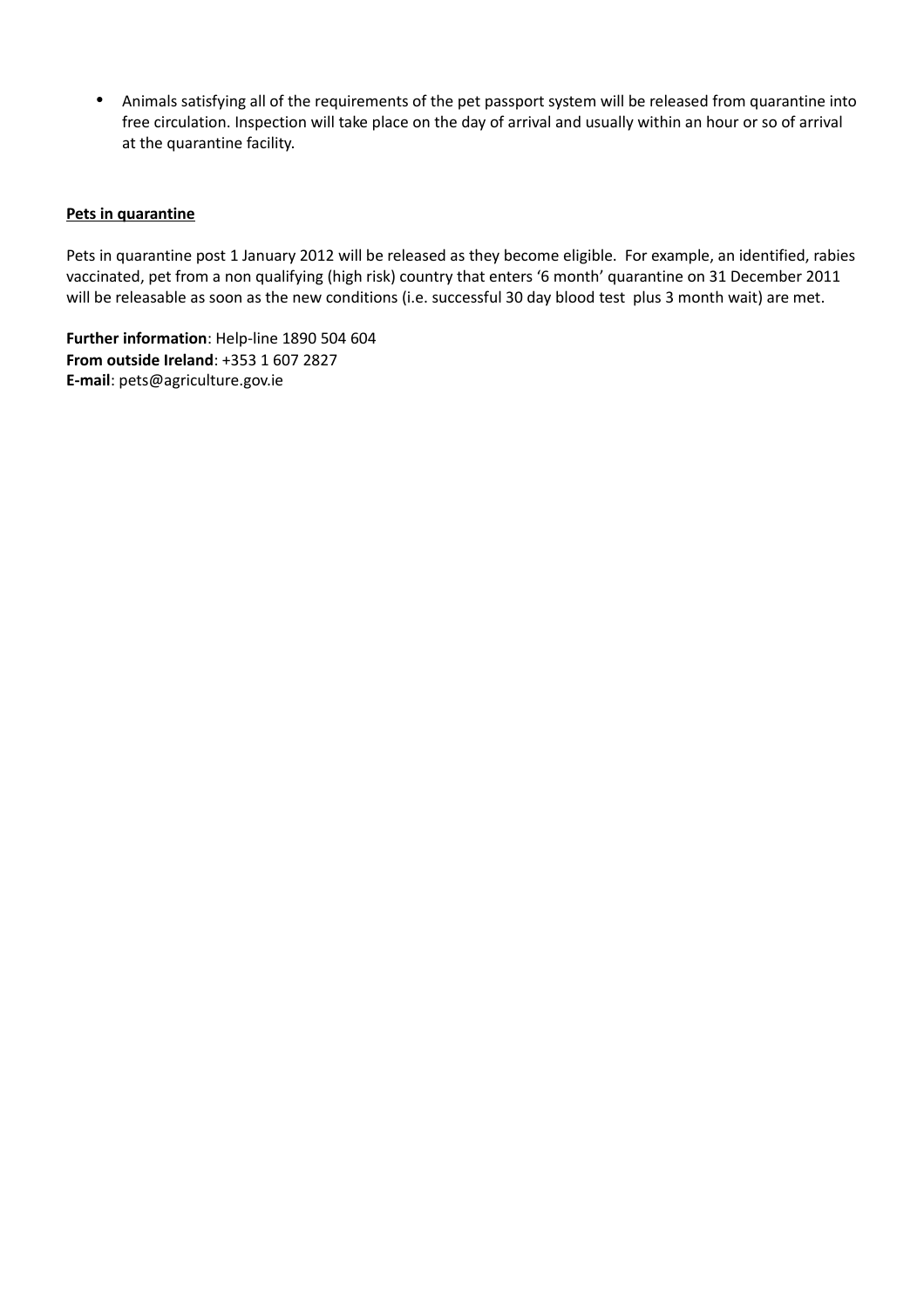## **ANNEX 1 - LIST OF QUALIFYING COUNTRIES AND TERRITORIES**

**Regulation (EC) No 998/2003 on the animal health requirements applicable to the non-commercial movement of pet dogs and cats.**

| <b>EUROPEAN COUNTRIES/TERRITORIES - EU MEMBER STATES</b> |                                                                                                              |                                                                           |
|----------------------------------------------------------|--------------------------------------------------------------------------------------------------------------|---------------------------------------------------------------------------|
| Austria                                                  | Belgium                                                                                                      | <b>Bulgaria</b>                                                           |
| Republic of Cyprus                                       | Czech Republic                                                                                               | Denmark, including Greenland<br>and Faroe Islands                         |
| Estonia                                                  | Finland                                                                                                      | France, including French<br>Guiana, Guadeloupe,<br>Martinique and Réunion |
| Germany                                                  | Gibraltar                                                                                                    | Greece                                                                    |
| Hungary                                                  | Ireland                                                                                                      | Italy                                                                     |
| Latvia                                                   | Lithuania                                                                                                    | Luxembourg                                                                |
| Malta                                                    | Netherlands                                                                                                  | Poland                                                                    |
| Portugal, including the                                  | Romania                                                                                                      | Slovakia                                                                  |
| continental territory, Azores                            |                                                                                                              |                                                                           |
| Islands and Madeira Islands                              |                                                                                                              |                                                                           |
| Slovenia                                                 | Spain, including the continental<br>territory, Balearic Islands,<br>Canary Islands, and Ceuta and<br>Melilla | Sweden                                                                    |
| United Kingdom                                           |                                                                                                              |                                                                           |
|                                                          | European Countries/Territories - Non-Member States                                                           |                                                                           |
| Andorra                                                  | Bosnia and Herzegovina                                                                                       | Croatia                                                                   |
| Iceland                                                  | Liechtenstein                                                                                                | Monaco                                                                    |
| Norway                                                   | San Marino                                                                                                   | Switzerland                                                               |
| Vatican City State                                       |                                                                                                              |                                                                           |
| <b>Non-European Countries/Territories</b>                |                                                                                                              |                                                                           |
| Antigua and Barbuda                                      | Argentina                                                                                                    | Aruba                                                                     |
| <b>Ascension Island</b>                                  | Australia                                                                                                    | <b>Bahrain</b>                                                            |
| <b>Barbados</b>                                          | <b>Belarus</b>                                                                                               | Bermuda                                                                   |
| <b>British Virgin Islands</b>                            | Canada                                                                                                       | Cayman Islands                                                            |
| Chile                                                    | <b>Falkland Islands</b>                                                                                      | Fiji                                                                      |
| French Polynesia                                         | Hong Kong                                                                                                    | Jamaica                                                                   |
| Japan                                                    | Malaysia                                                                                                     | Mauritius                                                                 |
| Mayotte                                                  | Mexico                                                                                                       | Montserrat                                                                |
| <b>Netherlands Antilles</b>                              | New Caledonia                                                                                                | New Zealand                                                               |
| Saint Helena                                             | Saint Kitts and Nevis                                                                                        | Saint Lucia                                                               |
| Saint Pierre et Miquelon                                 | Saint Vincent and the                                                                                        | Singapore                                                                 |
|                                                          | Grenadines                                                                                                   |                                                                           |
| Taiwan                                                   | <b>Russian Federation</b>                                                                                    | <b>Trinidad and Tobago</b>                                                |
| United Arab Emirates (UAE)                               | United States of America,<br>including Guam                                                                  | Vanuatu                                                                   |
| Wallis and Futuna                                        |                                                                                                              |                                                                           |